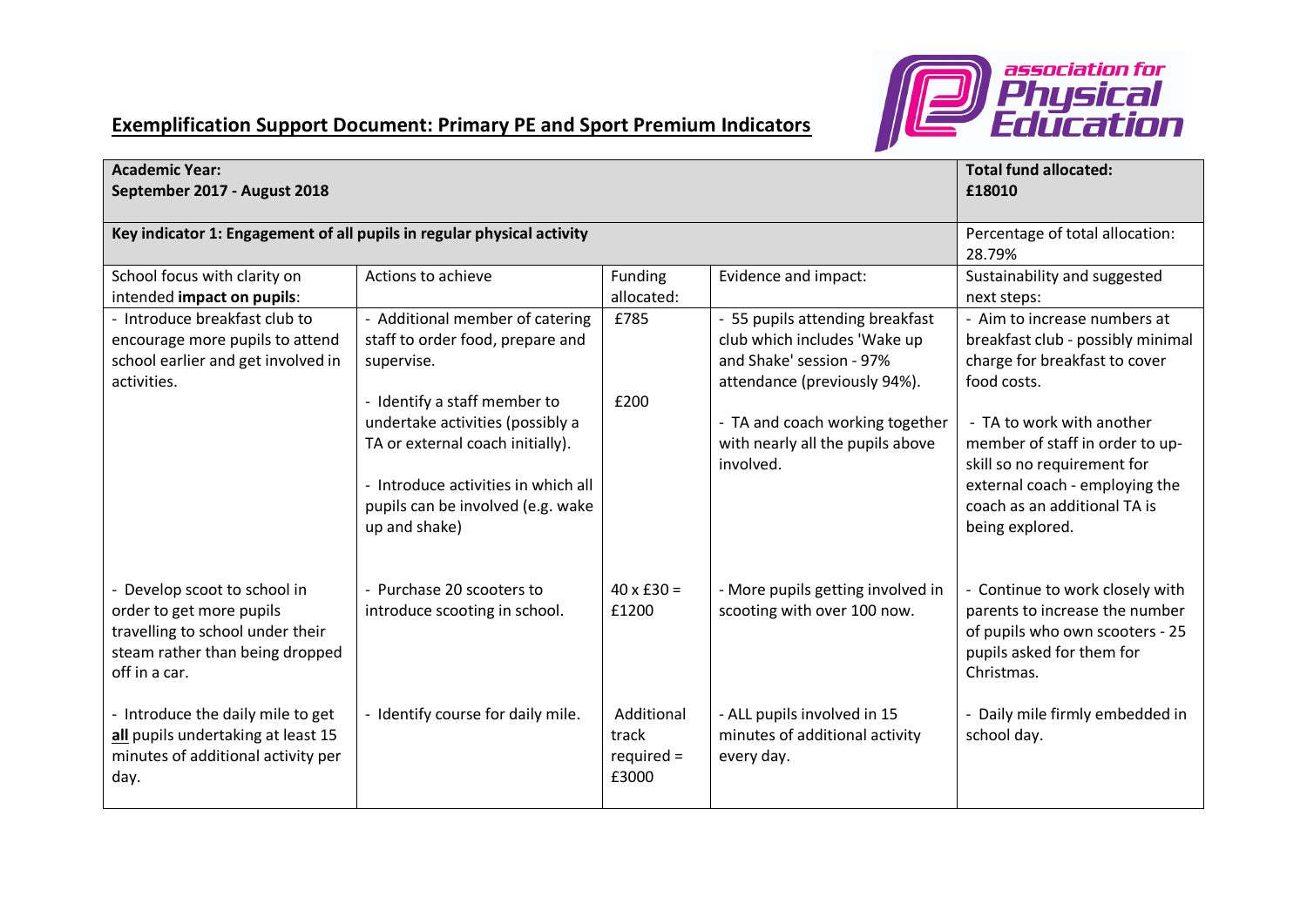|                                                                                                                                                                                                  | Key Indicator 2: The profile of PE and Sport being raised across the school as a tool for whole school improvement                                                   |                       | <b>WIDER IMPACT AS A RESULT OF</b><br><b>ABOVE</b><br>Pupils are more active in<br>✓<br>PE lessons - take part<br>without stopping to rest.<br>Standards achieved in PE<br>NC are improving with<br>over 95% achieving end.<br>of KS attainment target<br>Attitudes to learning<br>improved - better<br>concentration in lessons.<br>SAT results improved -<br>see data. | Percentage of total allocation:                                                                                                                                |
|--------------------------------------------------------------------------------------------------------------------------------------------------------------------------------------------------|----------------------------------------------------------------------------------------------------------------------------------------------------------------------|-----------------------|--------------------------------------------------------------------------------------------------------------------------------------------------------------------------------------------------------------------------------------------------------------------------------------------------------------------------------------------------------------------------|----------------------------------------------------------------------------------------------------------------------------------------------------------------|
| School focus with clarity on<br>intended impact on pupils:                                                                                                                                       | Actions to achieve                                                                                                                                                   | Funding<br>allocated: | Evidence and impact:                                                                                                                                                                                                                                                                                                                                                     | 7.38%<br>Sustainability and suggested<br>next steps:                                                                                                           |
| - Celebration assembly every<br>week to ensure the whole school<br>is aware of the importance of PE<br>and Sport and to encourage all<br>pupils to aspire to being involved<br>in the assembles. | - Achievements celebrated in<br>assembly (match results +<br>notable achievements in lessons<br>$etc.$ ).<br>- Different classes to do<br>dance/gymnastics displays. |                       | - All pupils at some point in the<br>year have taken part in<br>assembly.<br>- Parents have attended 6<br>assemblies.                                                                                                                                                                                                                                                    | - The SLT has seen the benefits<br>of the raised profile and is<br>committed to funding these<br>areas if the Primary PE and Sport<br>Premium is discontinued. |
| - Extra notice boards in main<br>entrance to raise the profile of PE<br>and Sport for all visitors and<br>parents.                                                                               | - Buy notice boards and arrange<br>to have them fixed.                                                                                                               | £700                  | - The notice boards are full of<br>information about<br>matches/clubs/results<br>and pupils are keen to get                                                                                                                                                                                                                                                              |                                                                                                                                                                |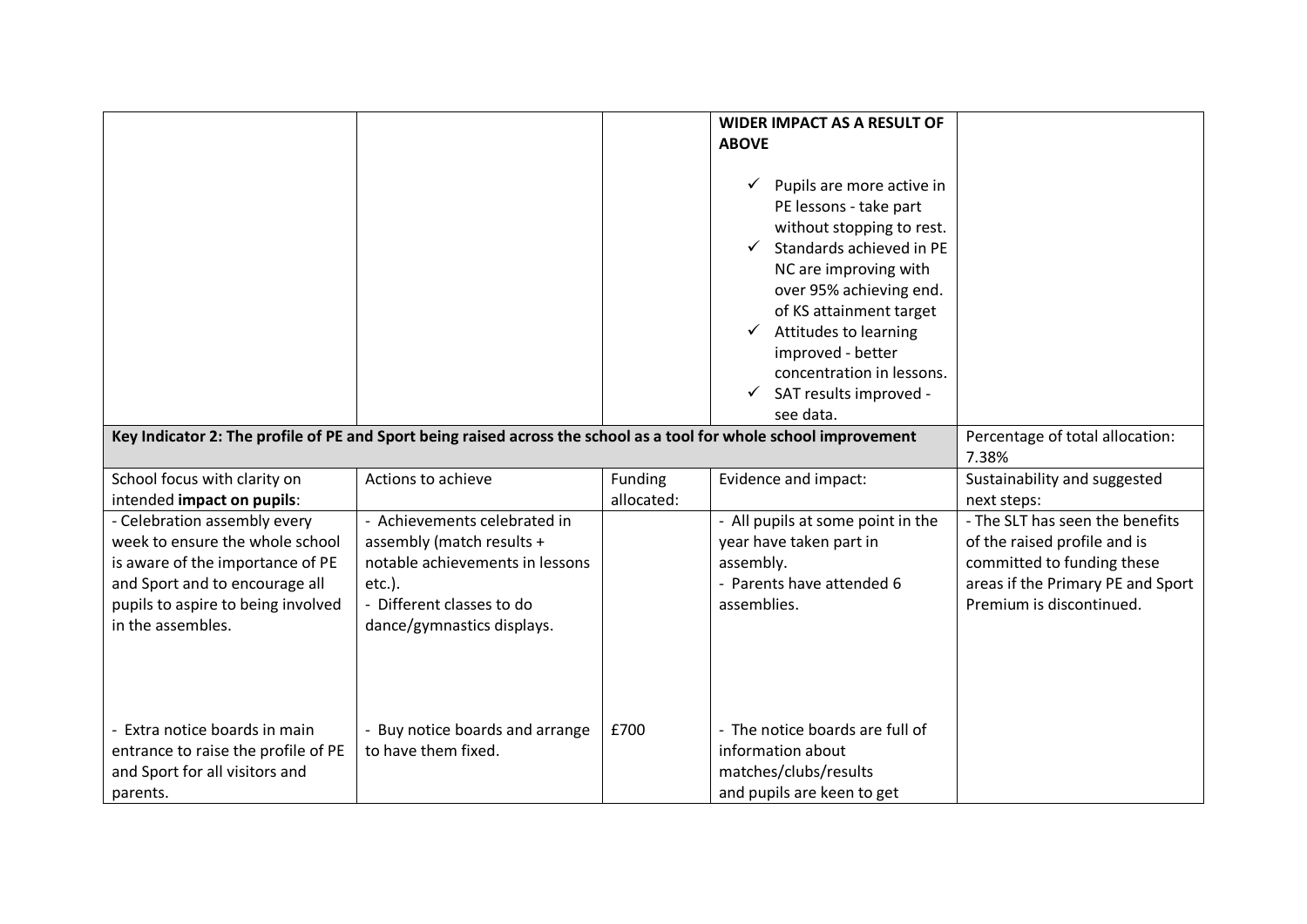|                                  |                                    |      | involved.                                |  |
|----------------------------------|------------------------------------|------|------------------------------------------|--|
| - Role models - local sporting   | - Ascertain which local            | £630 | - To date there have been 4 local        |  |
| personalities so pupils can      | personalities the pupils relate to |      | personalities who have spoken            |  |
| identify with success and aspire | and invite them into school.       |      | in assembly and the local                |  |
| to be a local sporting hero.     |                                    |      | football hero took an after              |  |
|                                  |                                    |      | school session alongside the             |  |
|                                  |                                    |      | regular teacher.                         |  |
|                                  |                                    |      |                                          |  |
|                                  |                                    |      | <b>WIDER IMPACT AS A RESULT OF</b>       |  |
|                                  |                                    |      | <b>ABOVE</b>                             |  |
|                                  |                                    |      | $\checkmark$<br>Pupils are very proud to |  |
|                                  |                                    |      | be involved in                           |  |
|                                  |                                    |      | assembles/photos on                      |  |
|                                  |                                    |      | notice boards etc. which                 |  |
|                                  |                                    |      | is impacting on                          |  |
|                                  |                                    |      | confidence and self                      |  |
|                                  |                                    |      | esteem.                                  |  |
|                                  |                                    |      | See notes in Indicator 1<br>$\checkmark$ |  |
|                                  |                                    |      | about attendance and                     |  |
|                                  |                                    |      |                                          |  |
|                                  |                                    |      | attitudes to learning                    |  |
|                                  |                                    |      | with better performance                  |  |
|                                  |                                    |      | in SATs.                                 |  |
|                                  |                                    |      | There are over 30 extra<br>$\checkmark$  |  |
|                                  |                                    |      | pupils attending clubs in                |  |
|                                  |                                    |      | the community which is                   |  |
|                                  |                                    |      | complimenting activities                 |  |
|                                  |                                    |      | in school and in the                     |  |
|                                  |                                    |      | curriculum.                              |  |
|                                  |                                    |      | Increased self<br>$\checkmark$           |  |
|                                  |                                    |      | esteem/confidence are                    |  |
|                                  |                                    |      | having an impact on                      |  |
|                                  |                                    |      | learning across the                      |  |
|                                  |                                    |      | curriculum.                              |  |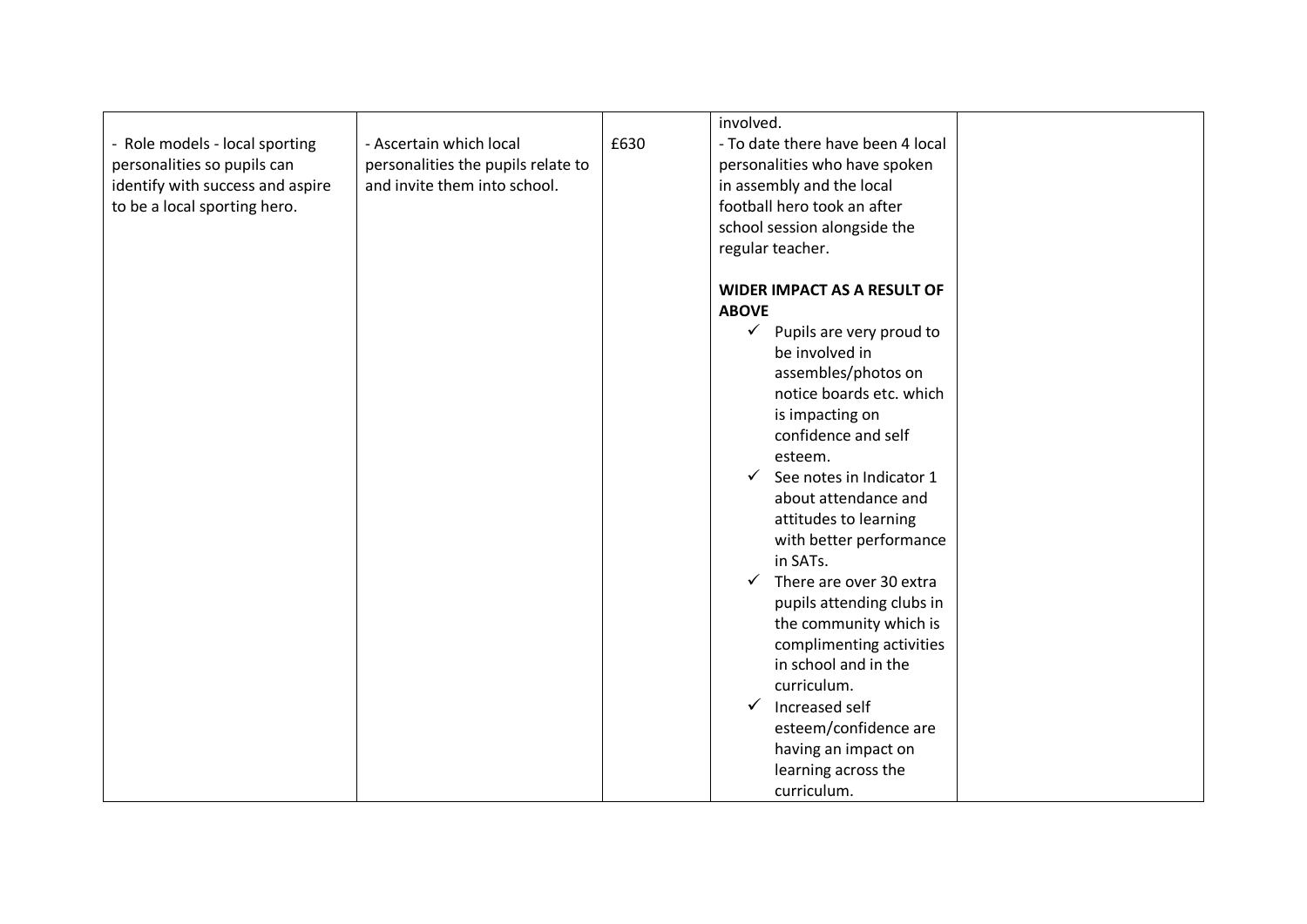| Key Indicator 3: Increased confidence, knowledge and skills of all staff in teaching PE and Sport | Percentage of total allocation:    |                     |                                                    |                                    |
|---------------------------------------------------------------------------------------------------|------------------------------------|---------------------|----------------------------------------------------|------------------------------------|
|                                                                                                   | 26.37%                             |                     |                                                    |                                    |
| School focus with clarity on                                                                      | Actions to achieve<br>Funding      |                     | Evidence and impact:                               | Sustainability and suggested       |
| intended impact on pupils:                                                                        |                                    | allocated:          |                                                    | next steps:                        |
| - In order to improve progress                                                                    | - Baseline pupils so that impact   |                     | - Better subject knowledge for                     | - Whilst the funding continues at  |
| and achievement of all pupils the                                                                 | can be measured over time.         |                     | both TAs with the HLTA                             | least one HLTA/TA will attend      |
| focus is on up-skilling the staff.                                                                |                                    |                     | confident to take a more active                    | Levels 2/3 and if appropriate,     |
| The following staff will undertake                                                                |                                    |                     | role in lessons/lunchtimes etc.                    | Level 5.                           |
| the afPE accredited courses and                                                                   |                                    |                     | - Increased confidence and                         |                                    |
| disseminate to other staff:                                                                       |                                    |                     | better subject leadership skills                   | - One teacher will attend the 5/6  |
| - Two TAs (1 is already a Level 3                                                                 |                                    |                     | enabling the subject leader to                     | NB. Only staff with QTS can        |
| qualified gymnastics coach) to                                                                    | - Identify the local centres who   |                     | lead professional learning for all                 | attend the Level 6 - this will be  |
| undertake Level 2 and 3                                                                           | are running these courses.         |                     | staff.                                             | offered top teachers who are       |
| qualification.                                                                                    | - Ensure all identified staff are  | £3750               | - Subject leader more confident                    | aspiring subject leaders.          |
| - One HLTA to undertake the                                                                       | enrolled.                          |                     | when undertaking lesson                            |                                    |
| Level 5 qualification.                                                                            | - Establish dates when cover is    | £1000               | observations/team teaching -                       | - This will lead to sustainability |
| - Subject leader to undertake                                                                     | required and appoint cover staff.  |                     | able to provide effective                          | as all staff will be supported to  |
| Level 5 and 6 qualification.                                                                      | - Ensure that time is provided for |                     | feedback and lead discussions.                     | feel confident to deliver PE and   |
| - One teacher to undertake Level                                                                  | school based working.              |                     |                                                    | Sport both within and outside      |
| 3 Dance Qualification.                                                                            |                                    |                     | <b>WIDER IMPACT AS A RESULT OF</b><br><b>ABOVE</b> | the curriculum.                    |
|                                                                                                   |                                    |                     | $\checkmark$<br>Skills, knowledge and              |                                    |
|                                                                                                   |                                    |                     | understanding of pupils                            |                                    |
|                                                                                                   |                                    |                     | are increased                                      |                                    |
|                                                                                                   |                                    |                     | significantly - see note                           |                                    |
|                                                                                                   |                                    |                     | about end of key stage                             |                                    |
|                                                                                                   |                                    |                     | attainment targets                                 |                                    |
|                                                                                                   |                                    |                     | Pupils really enjoy PE<br>$\checkmark$             |                                    |
|                                                                                                   |                                    |                     | and Sport, are very keen                           |                                    |
|                                                                                                   |                                    |                     | to take part and                                   |                                    |
|                                                                                                   |                                    | demonstrate a real  |                                                    |                                    |
|                                                                                                   |                                    | desire to learn and |                                                    |                                    |
|                                                                                                   |                                    |                     | improve                                            |                                    |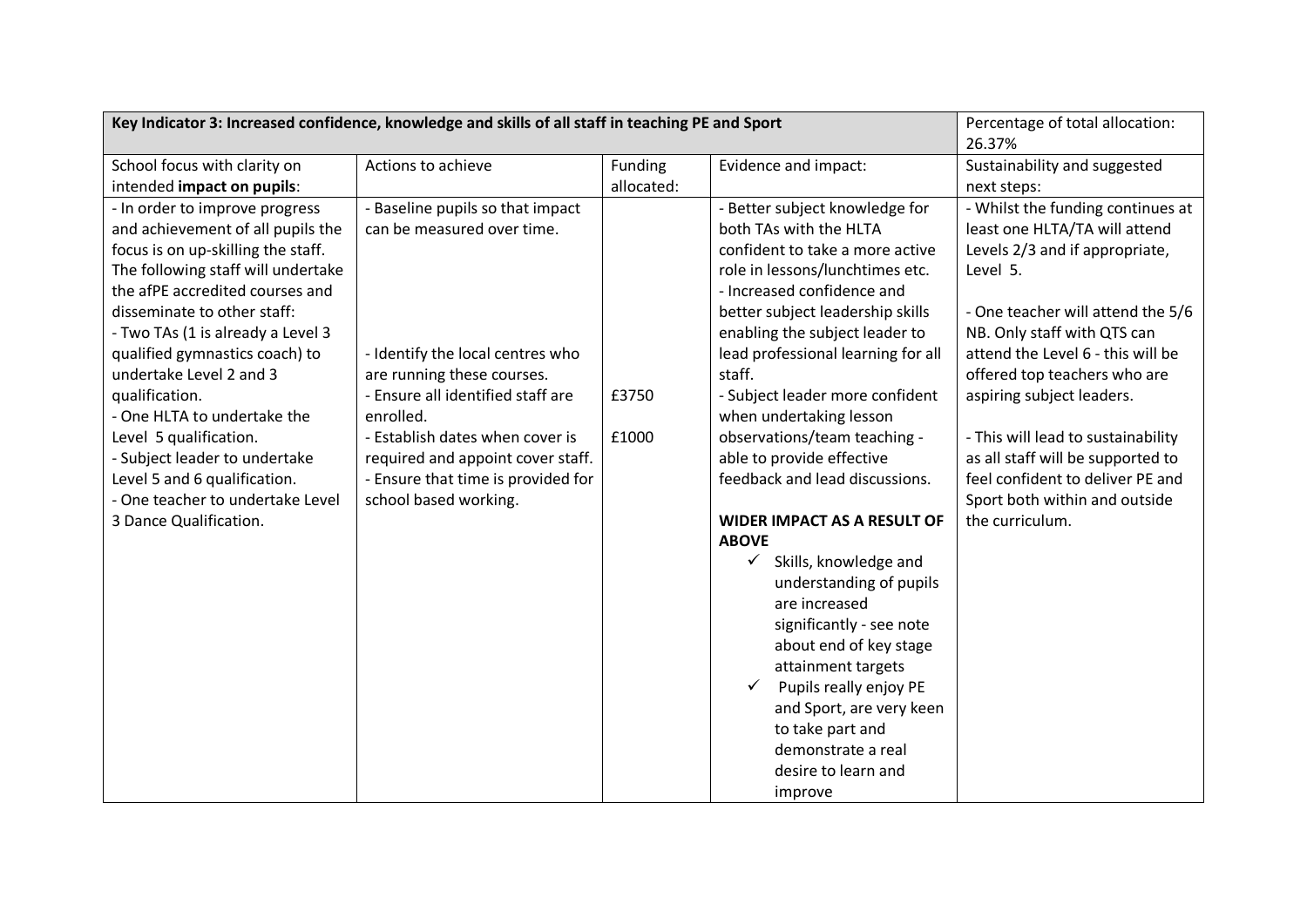| Key Indicator 4: Broader experience of a range of sports and activities offered to all pupils |                                          |                  |                                        | Percentage of total allocation:    |
|-----------------------------------------------------------------------------------------------|------------------------------------------|------------------|----------------------------------------|------------------------------------|
|                                                                                               |                                          | 11.10%           |                                        |                                    |
| School focus with clarity on                                                                  | Actions to achieve<br>Funding            |                  | Evidence and impact:                   | Sustainability and suggested       |
| intended impact on pupils:                                                                    |                                          | allocated:       |                                        | next steps:                        |
| - Continue to offer a wider range                                                             | - Undertake all PL which is              | £2000            | - 6 more staff involved in extra-      | - Staff will work together and     |
| of activities both within and                                                                 | offered through the sports               |                  | curricular activities and all          | share good practice which will     |
| outside the curriculum in order to                                                            | partnership/LA/                          |                  | teachers feel more confident           | lead to better confidence all      |
| get more pupils involved.                                                                     | <b>National Associations (afPE &amp;</b> |                  | teaching new activities.               | round and more staff keen to       |
| - Focus particularly on those                                                                 | YST)/ NGBs/ Awarding                     |                  | - 4 new clubs (table tennis,           | get involved thus ensuring the     |
| pupils who do not take up                                                                     | Organisations with an aim to get         |                  | skateboarding, cycling, girls          | extra activities will not only     |
| additional PE and Sport                                                                       | more staff up-skilled and                |                  | rugby) now running with an             | continue but there will also be    |
| opportunities.                                                                                | involved.                                |                  | uptake of over 30 pupils (17 of        | an expansion.                      |
|                                                                                               | - Arrange a pupil survey to              |                  | which have never attended              |                                    |
|                                                                                               | ascertain what pupils would like.        |                  | before).                               | - The school is no longer          |
|                                                                                               | - Involve external coaches to            |                  |                                        | dependent on 'experts' coming      |
|                                                                                               | work with staff in clubs.                |                  |                                        | in to teach PE and Sport as staffs |
|                                                                                               |                                          |                  | <b>WIDER IMPACT AS A RESULT OF</b>     | are more confident and keen.       |
|                                                                                               |                                          |                  | <b>ABOVE</b>                           |                                    |
|                                                                                               |                                          |                  | $\checkmark$<br>Behaviour has improved |                                    |
|                                                                                               |                                          |                  | particularly at lunch                  |                                    |
|                                                                                               |                                          |                  | times and this has led to              |                                    |
|                                                                                               |                                          |                  | improved learning in the               |                                    |
|                                                                                               |                                          |                  | afternoons                             |                                    |
|                                                                                               |                                          |                  | Very few instances of<br>$\checkmark$  |                                    |
|                                                                                               |                                          |                  | pupils not bring kit to                |                                    |
|                                                                                               |                                          |                  | school and as a result                 |                                    |
|                                                                                               |                                          |                  | progress and                           |                                    |
|                                                                                               |                                          |                  | achievement in                         |                                    |
|                                                                                               |                                          |                  | curriculum PE is good.                 |                                    |
|                                                                                               |                                          |                  | 95% of pupils say they<br>$\checkmark$ |                                    |
|                                                                                               |                                          |                  | enjoy PE and Sport and                 |                                    |
|                                                                                               |                                          |                  | want to get involved in                |                                    |
|                                                                                               |                                          | more activities. |                                        |                                    |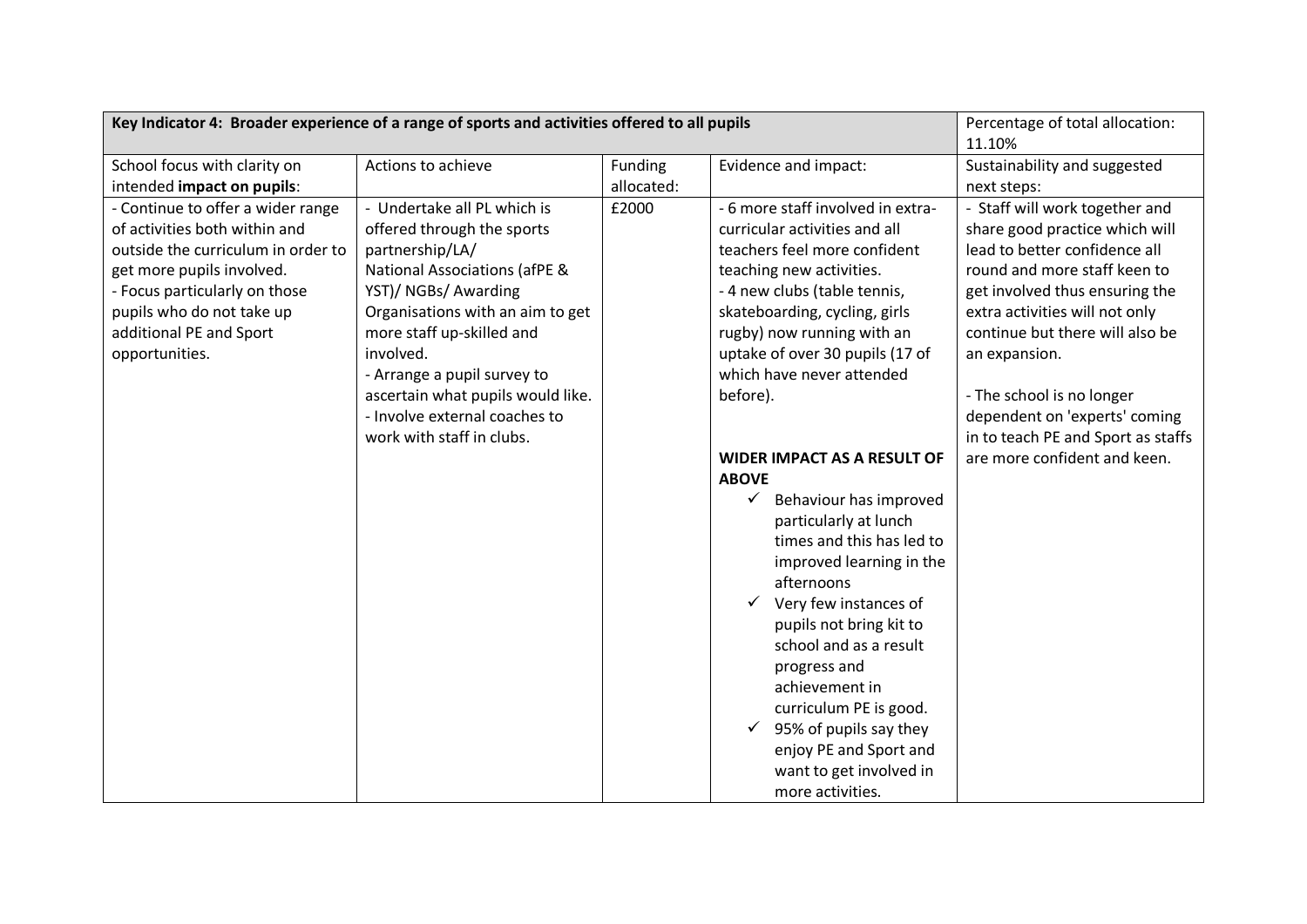| Key Indicator 5: Increased participation in competitive sport                                                                                                                                                                |                                                                                                                                                                                                                                                                                                                                                                                                                                                          |                              | $\checkmark$<br>Pupils who were<br>disaffected in school are<br>now engaged and want<br>to take part.                                                                                                                                                                                                                                                                                                                                                                                                                      | Percentage of total allocation:<br>6.91%                                                                                                   |
|------------------------------------------------------------------------------------------------------------------------------------------------------------------------------------------------------------------------------|----------------------------------------------------------------------------------------------------------------------------------------------------------------------------------------------------------------------------------------------------------------------------------------------------------------------------------------------------------------------------------------------------------------------------------------------------------|------------------------------|----------------------------------------------------------------------------------------------------------------------------------------------------------------------------------------------------------------------------------------------------------------------------------------------------------------------------------------------------------------------------------------------------------------------------------------------------------------------------------------------------------------------------|--------------------------------------------------------------------------------------------------------------------------------------------|
| School focus with clarity on<br>intended impact on pupils:                                                                                                                                                                   | Actions to achieve                                                                                                                                                                                                                                                                                                                                                                                                                                       | Funding<br>allocated:        | Evidence and impact:                                                                                                                                                                                                                                                                                                                                                                                                                                                                                                       | Sustainability and suggested<br>next steps:                                                                                                |
| - To introduce additional<br>competitive sports identified by<br>pupils in recent survey in order to<br>engage more pupils.<br>- Engage more girls in inter/intra<br>school teams particularly those<br>who are disaffected. | - Identify staff member to work<br>alongside FA coach to develop<br>years 5/6 girls football team.<br>- Arrange which evening for<br>practices which don't interfere<br>with other commitments (for<br>example attendance at mosque).<br>- Arrange friendly competition -<br>inter/intra school - use the local<br>sport partnership.<br>- Ensure all coaches have level<br>2/3 PESSPA qualifications -<br>arrange attendance at<br>appropriate courses. | £300<br>£220<br>£275<br>£450 | - 35 girls involved in practices.<br>- 20 girls played 4 matches<br>against local schools.<br>- Number of boys taking part<br>continues to increase with<br>almost 75% now involved in at<br>least one sport.<br>- 12 Muslim pupils have now<br>taken part in competitive<br>opportunities and school is<br>working with parents to possibly<br>change mosque times on match<br>evenings - positive outlook so<br>far.<br><b>WIDER IMPACT AS A RESULT OF</b><br><b>ABOVE</b><br>Improved standards in<br>invasion games in | - Member of staff to take charge<br>of the girls football club.<br>- The above member of staff to<br>attend Level 2 FA coaching<br>course. |
|                                                                                                                                                                                                                              |                                                                                                                                                                                                                                                                                                                                                                                                                                                          |                              | curriculum time<br>More girls are keen to                                                                                                                                                                                                                                                                                                                                                                                                                                                                                  |                                                                                                                                            |